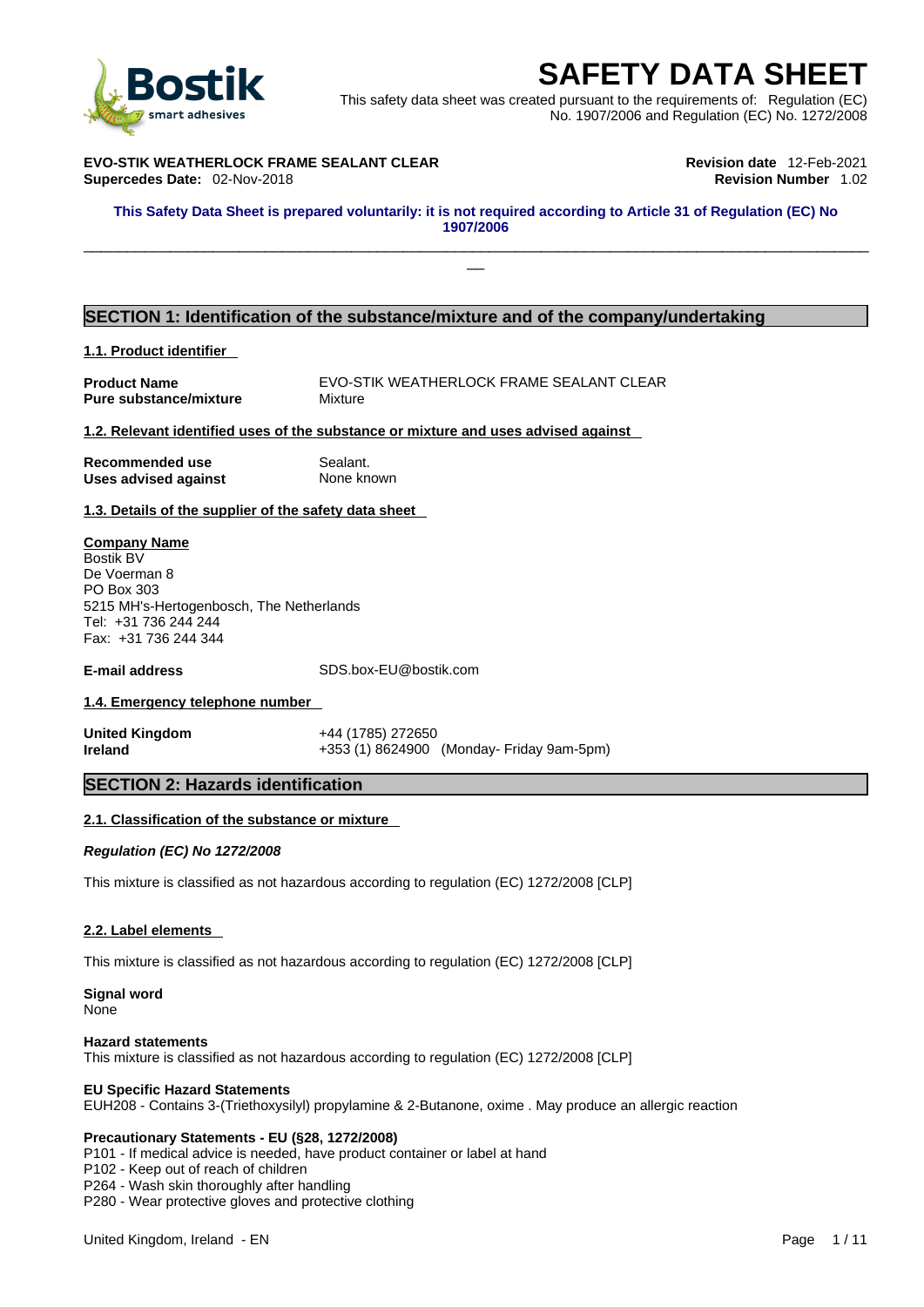\_\_\_\_\_\_\_\_\_\_\_\_\_\_\_\_\_\_\_\_\_\_\_\_\_\_\_\_\_\_\_\_\_\_\_\_\_\_\_\_\_\_\_\_\_\_\_\_\_\_\_\_\_\_\_\_\_\_\_\_\_\_\_\_\_\_\_\_\_\_\_\_\_\_\_\_\_\_\_\_\_\_\_\_\_\_\_\_\_\_\_

P332 + P313 - If skin irritation occurs: Get medical advice/attention

#### **2.3. Other hazards**

Small amounts of methanol (CAS 67-56-1) are formed by hydrolysis and released upon curing. Small amounts of 2-butanone, oxime (CAS 96-29-7) are formed by hydrolysis and released upon curing. Small amounts of ethanol (CAS 64-17-5) are formed by hydrolysis and released upon curing. Small amounts of ethanol (CAS 64-17-5) are formed by hydrolysis and released upon curing. Small amounts of 2-butanone, oxime (CAS 96-29-7) are formed by hydrolysis and released upon curing.

#### **PBT & vPvB**

This mixture contains no substance considered to be persistent, bioaccumulating or toxic (PBT). This mixture contains no substance considered to be very persistent nor very bioaccumulating (vPvB).

### **SECTION 3: Composition/information on ingredients**

#### **3.1 Substances**

Not applicable

#### **3.2 Mixtures**

| <b>Chemical name</b>              | <b>EC No</b> | <b>CAS No</b> | Weight-%  | <b>Classification</b><br>according to<br><b>Regulation (EC)</b><br>No. 1272/2008<br><b>[CLP]</b> | <b>Specific</b><br>concentration limit<br>(SCL) | <b>REACH</b><br>registration<br>number |
|-----------------------------------|--------------|---------------|-----------|--------------------------------------------------------------------------------------------------|-------------------------------------------------|----------------------------------------|
| 2-Butanone, oxime                 | 202-496-6    | 96-29-7       | $0.1 - 1$ | Acute Tox. 4<br>(H312)<br>Eye Dam. 1<br>(H318)<br>Skin Sens, 1<br>(H317)<br>Carc. 2 (H351)       |                                                 | 01-2119539477-<br>28-XXXX              |
| 3-(Triethoxysilyl)<br>propylamine | 213-048-4    | 919-30-2      | $0.1 - 1$ | Skin Corr. 1B<br>(H314)<br>Skin Sens. 1<br>(H317)<br>Acute Tox. 4<br>(H302)                      |                                                 | 01-2119480479-<br>24-XXXX              |

#### **Full text of H- and EUH-phrases: see section 16**

Note:  $\wedge$  indicates not classified, however, the substance is listed in section 3 as it has an OEL

This product does not contain candidate substances of very high concern at a concentration >=0.1% (Regulation (EC) No. 1907/2006 (REACH), Article 59)

## **SECTION 4: First aid measures**

#### **4.1. Description of first aid measures**

| <b>General advice</b> | Show this safety data sheet to the doctor in attendance. If medical advice is needed,<br>have product container or label at hand.                                       |
|-----------------------|-------------------------------------------------------------------------------------------------------------------------------------------------------------------------|
| <b>Inhalation</b>     | Remove to fresh air. If symptoms persist, call a doctor.                                                                                                                |
| Eye contact           | Immediately flush with plenty of water. After initial flushing, remove any contact lenses<br>and continue flushing for at least 15 minutes. Consult an ophthalmologist. |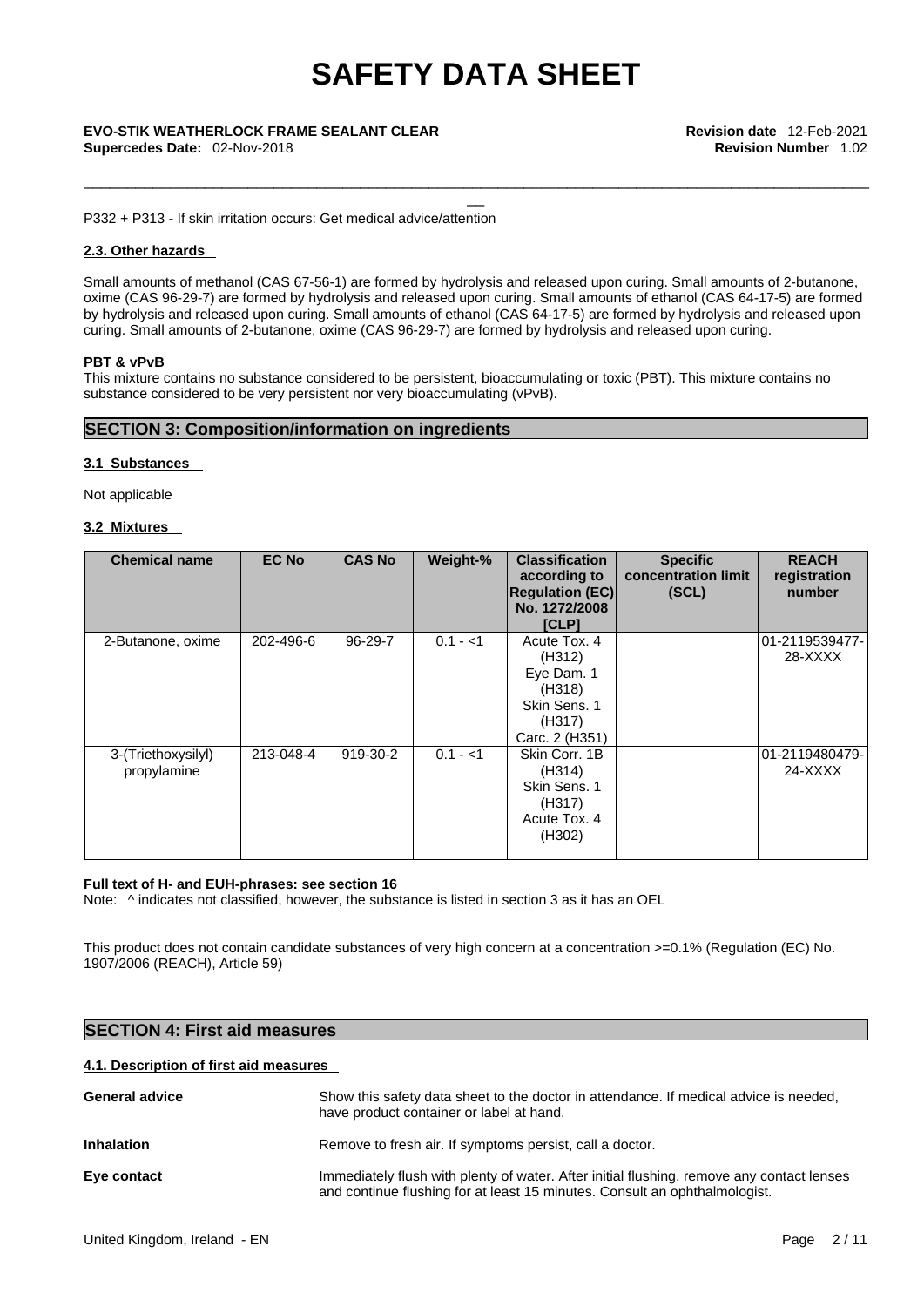\_\_\_\_\_\_\_\_\_\_\_\_\_\_\_\_\_\_\_\_\_\_\_\_\_\_\_\_\_\_\_\_\_\_\_\_\_\_\_\_\_\_\_\_\_\_\_\_\_\_\_\_\_\_\_\_\_\_\_\_\_\_\_\_\_\_\_\_\_\_\_\_\_\_\_\_\_\_\_\_\_\_\_\_\_\_\_\_\_\_\_

| <b>Skin contact</b>                                              | Wash skin with soap and water. In the case of skin irritation or allergic reactions see a<br>doctor.                                                       |  |  |
|------------------------------------------------------------------|------------------------------------------------------------------------------------------------------------------------------------------------------------|--|--|
| Ingestion                                                        | Never give anything by mouth to an unconscious person. Rinse mouth thoroughly with<br>water. Drink 1 or 2 glasses of water. Do NOT induce vomiting.        |  |  |
| 4.2. Most important symptoms and effects, both acute and delayed |                                                                                                                                                            |  |  |
| <b>Symptoms</b>                                                  | None known.                                                                                                                                                |  |  |
|                                                                  | 4.3. Indication of any immediate medical attention and special treatment needed                                                                            |  |  |
| Note to doctors                                                  | Small amounts of methanol (CAS 67-56-1) are formed by hydrolysis and released, when<br>the product is exposed to moisture or water. Treat symptomatically. |  |  |
| <b>SECTION 5: Firefighting measures</b>                          |                                                                                                                                                            |  |  |
| 5.1. Extinguishing media                                         |                                                                                                                                                            |  |  |
| <b>Suitable Extinguishing Media</b>                              | Water spray, carbon dioxide (CO2), dry chemical, alcohol-resistant foam.                                                                                   |  |  |
| Unsuitable extinguishing media                                   | Full water jet.                                                                                                                                            |  |  |
| 5.2. Special hazards arising from the substance or mixture       |                                                                                                                                                            |  |  |
| chemical                                                         | <b>Specific hazards arising from the</b> Thermal decomposition can lead to release of irritating gases and vapours.                                        |  |  |
| <b>Hazardous combustion products</b>                             | Carbon dioxide (CO2). Silicon dioxide. Thermal decomposition can lead to release of<br>irritating and toxic gases and vapours.                             |  |  |
| 5.3. Advice for firefighters                                     |                                                                                                                                                            |  |  |
| Special protective equipment for<br>fire-fighters                | Wear self contained breathing apparatus for fire fighting if necessary.                                                                                    |  |  |
| <b>SECTION 6: Accidental release measures</b>                    |                                                                                                                                                            |  |  |
|                                                                  | 6.1. Personal precautions, protective equipment and emergency procedures                                                                                   |  |  |
| <b>Personal precautions</b>                                      | Do not get in eyes, on skin, or on clothing. Use personal protective equipment as<br>required. Ensure adequate ventilation.                                |  |  |
| For emergency responders                                         | Use personal protection recommended in Section 8.                                                                                                          |  |  |
| 6.2. Environmental precautions                                   |                                                                                                                                                            |  |  |
| <b>Environmental precautions</b>                                 | Prevent product from entering drains. Do not allow to enter into soil/subsoil. See Section<br>12 for additional Ecological Information.                    |  |  |
| 6.3. Methods and material for containment and cleaning up        |                                                                                                                                                            |  |  |
| <b>Methods for containment</b>                                   | Do not scatter spilled material with high pressure water streams.                                                                                          |  |  |
| Methods for cleaning up                                          | Take up mechanically, placing in appropriate containers for disposal.                                                                                      |  |  |
| Prevention of secondary hazards                                  | Clean contaminated objects and areas thoroughly observing environmental regulations.                                                                       |  |  |
|                                                                  |                                                                                                                                                            |  |  |

**6.4. Reference to other sections**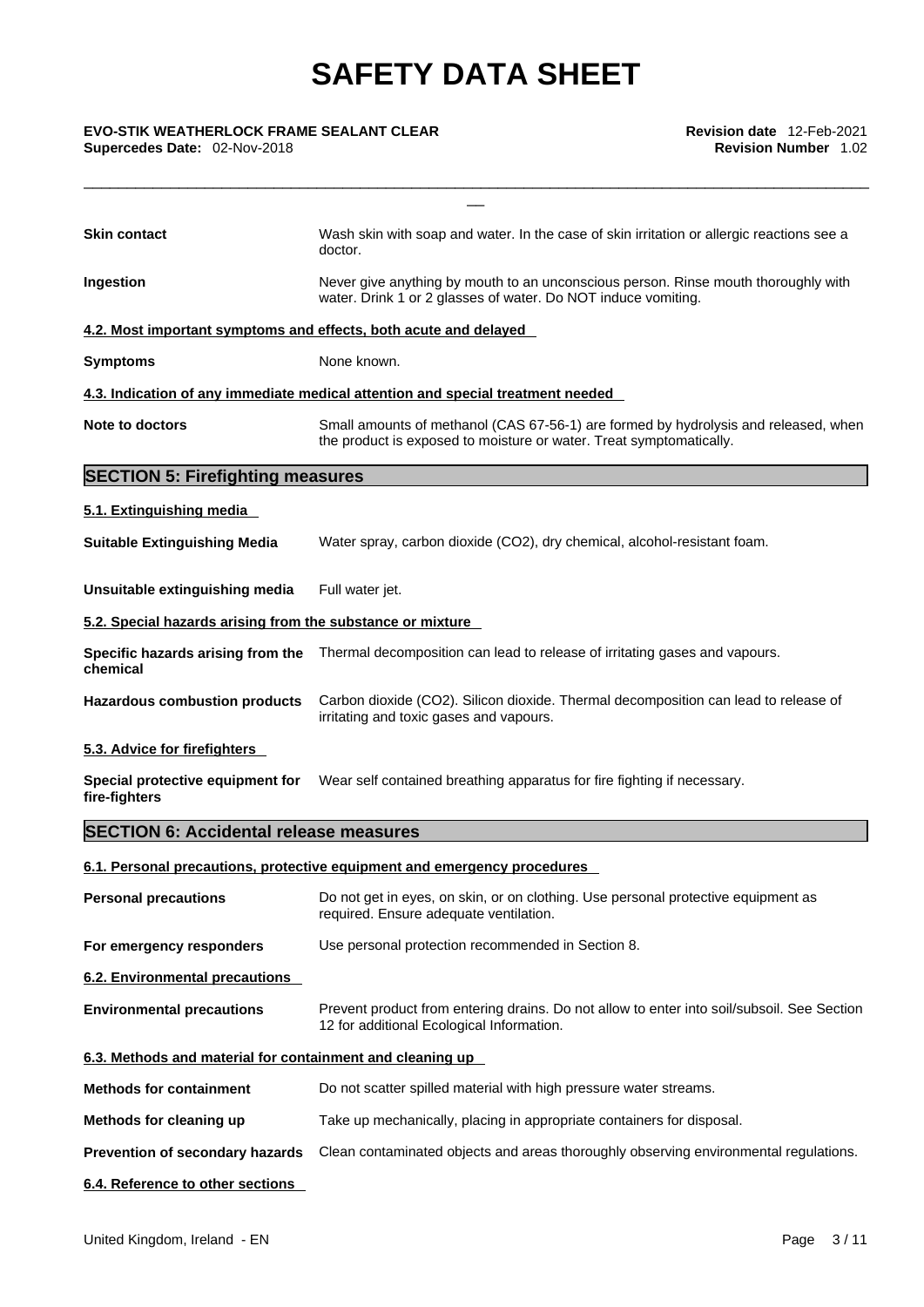\_\_\_\_\_\_\_\_\_\_\_\_\_\_\_\_\_\_\_\_\_\_\_\_\_\_\_\_\_\_\_\_\_\_\_\_\_\_\_\_\_\_\_\_\_\_\_\_\_\_\_\_\_\_\_\_\_\_\_\_\_\_\_\_\_\_\_\_\_\_\_\_\_\_\_\_\_\_\_\_\_\_\_\_\_\_\_\_\_\_\_

**Supercedes Date:** 02-Nov-2018 **Revision Number** 1.02

**Reference to other sections** See section 8 for more information. See section 13 for more information. **SECTION 7: Handling and storage 7.1. Precautions for safe handling Advice on safe handling** Ensure adequate ventilation. **General hygiene considerations** Do not eat, drink or smoke when using this product. Wash hands before breaks and after work. Take off all contaminated clothing and wash it before reuse. **7.2. Conditions for safe storage, including any incompatibilities Storage Conditions** Protect from moisture. Keep away from food, drink and animal feedingstuffs. **7.3. Specific end use(s) Specific use(s)** Sealant. **Risk Management Methods (RMM)** The information required is contained in this Safety Data Sheet. **Other information Observe technical data sheet. SECTION 8: Exposure controls/personal protection**

#### **8.1. Control parameters**

**Exposure Limits** Small amounts of ethanol (CAS 64-17-5) are formed by hydrolysis and released upon curing Small amounts of methanol (CAS 67-56-1) are formed by hydrolysis and released upon curing

| <b>Chemical name</b> | <b>European Union</b>     | <b>Ireland</b>              | <b>United Kingdom</b>        |
|----------------------|---------------------------|-----------------------------|------------------------------|
| Ethanol              |                           | STEL: 1000 ppm              | TWA: 1000 ppm                |
| 64-17-5              |                           |                             | TWA: 1920 mg/m <sup>3</sup>  |
|                      |                           |                             | STEL: 3000 ppm               |
|                      |                           |                             | STEL: 5760 mg/m <sup>3</sup> |
| Methyl alcohol       | TWA: 200 ppm              | TWA: 200 ppm                | TWA: 200 ppm                 |
| 67-56-1              | TWA: $260 \text{ mg/m}^3$ | TWA: $260 \text{ mg/m}^3$   | TWA: $266$ mg/m <sup>3</sup> |
|                      |                           | STEL: 600 ppm               | STEL: 250 ppm                |
|                      |                           | STEL: 780 mg/m <sup>3</sup> | STEL: 333 mg/m <sup>3</sup>  |
|                      |                           | Sk*                         | Sk*                          |

#### **Derived No Effect Level (DNEL)** No information available

| <b>Derived No Effect Level (DNEL)</b><br>3-(Triethoxysilyl) propylamine (919-30-2) |            |                     |  |  |
|------------------------------------------------------------------------------------|------------|---------------------|--|--|
|                                                                                    |            |                     |  |  |
| worker<br>Long term<br>Systemic health effects                                     | Inhalation | $59 \text{ mg/m}^3$ |  |  |
| worker<br>Short term<br>Systemic health effects                                    | Inhalation | 59 mg/m $3$         |  |  |
| worker<br>Long term<br>Systemic health effects                                     | IDermal    | 8.3 mg/kg bw/d      |  |  |
| worker<br><b>Short term</b><br>Systemic health effects                             | Dermal     | 8.3 mg/kg bw/d      |  |  |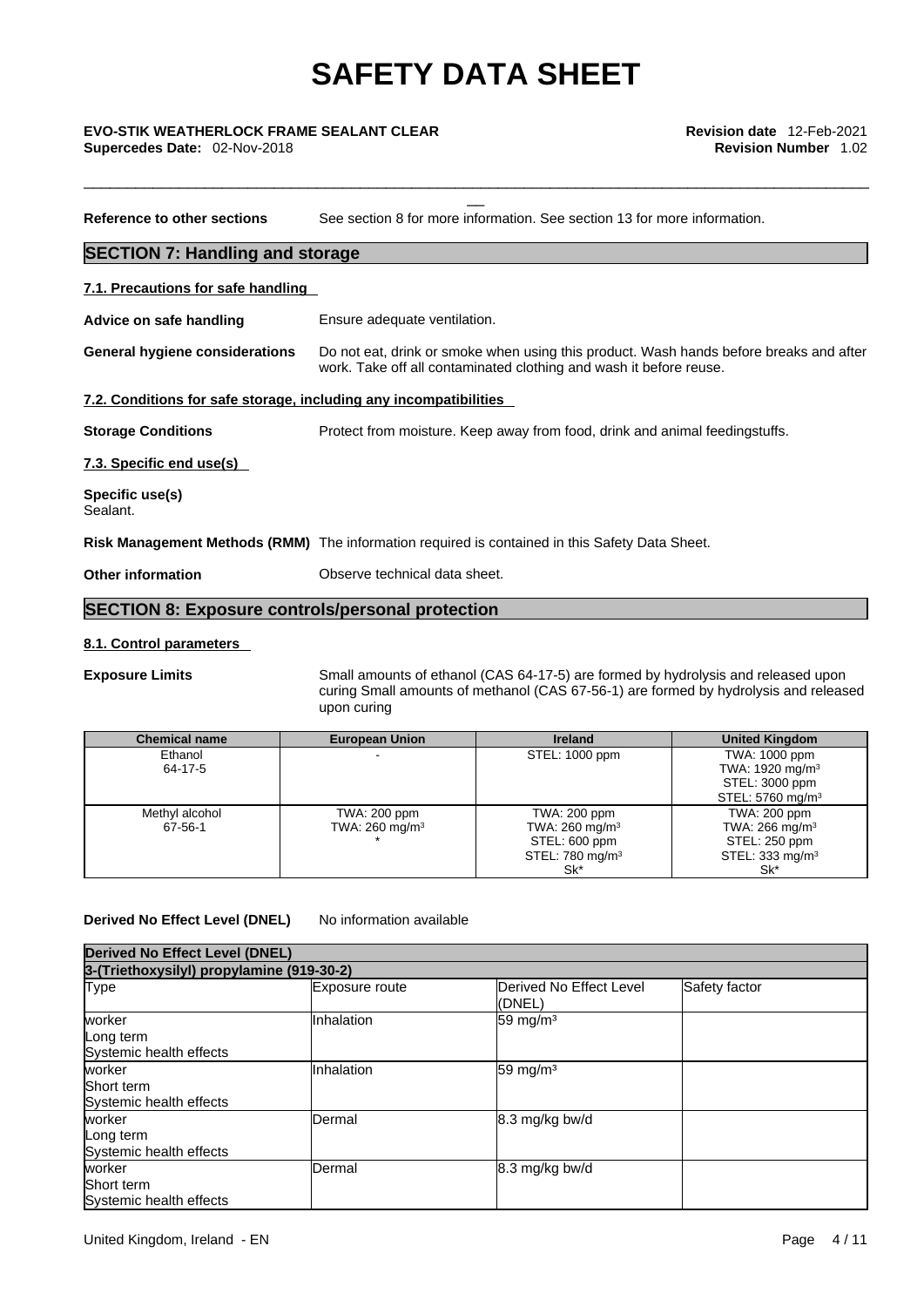\_\_\_\_\_\_\_\_\_\_\_\_\_\_\_\_\_\_\_\_\_\_\_\_\_\_\_\_\_\_\_\_\_\_\_\_\_\_\_\_\_\_\_\_\_\_\_\_\_\_\_\_\_\_\_\_\_\_\_\_\_\_\_\_\_\_\_\_\_\_\_\_\_\_\_\_\_\_\_\_\_\_\_\_\_\_\_\_\_\_\_

| <b>Derived No Effect Level (DNEL)</b>             |                |                                   |               |  |
|---------------------------------------------------|----------------|-----------------------------------|---------------|--|
| 3-(Triethoxysilyl) propylamine (919-30-2)         |                |                                   |               |  |
| Type                                              | Exposure route | Derived No Effect Level<br>(DNEL) | Safety factor |  |
| Consumer<br>Long term<br>Systemic health effects  | Inhalation     | 17 mg/m <sup>3</sup>              |               |  |
| Consumer<br>Short term<br>Systemic health effects | Inhalation     | 17.4 mg/m <sup>3</sup>            |               |  |
| Consumer<br>Long term<br>Systemic health effects  | Dermal         | 5 mg/kg bw/d                      |               |  |
| Consumer<br>Short term<br>Systemic health effects | Dermal         | 5 mg/kg bw/d                      |               |  |

#### **Predicted No Effect Concentration** No information available. **(PNEC)**

| <b>Predicted No Effect Concentration (PNEC)</b> |                                                  |  |
|-------------------------------------------------|--------------------------------------------------|--|
| 3-(Triethoxysilyl) propylamine (919-30-2)       |                                                  |  |
| Environmental compartment                       | <b>IPredicted No Effect Concentration (PNEC)</b> |  |
| Freshwater                                      | $0.33 \text{ ma/l}$                              |  |
| Marine water                                    | $0.033$ mg/l                                     |  |

#### **8.2. Exposure controls**

**Engineering controls** Ensure adequate ventilation, especially in confined areas.

**Property Values Remarks • Method**

## **Personal protective equipment**

| <b>Eye/face protection</b>      | Wear safety glasses with side shields (or goggles). Eye protection must conform to<br>standard EN 166.                                                                                                                                                                                                                                        |
|---------------------------------|-----------------------------------------------------------------------------------------------------------------------------------------------------------------------------------------------------------------------------------------------------------------------------------------------------------------------------------------------|
| <b>Hand protection</b>          | Wear protective gloves. Gloves must conform to standard EN 374. Ensure that the<br>breakthrough time of the glove material is not exceeded. Refer to glove supplier for<br>information on breakthrough time for specific gloves. The breakthrough time of the<br>gloves depends on the material and the thickness as well as the temperature. |
| Skin and body protection        | None under normal use conditions.                                                                                                                                                                                                                                                                                                             |
| <b>Respiratory protection</b>   | In case of inadequate ventilation wear respiratory protection. Wear a respirator<br>conforming to EN 140 with Type A/P2 filter or better. Ensure adequate ventilation,<br>especially in confined areas.                                                                                                                                       |
| <b>Recommended filter type:</b> | Organic gases and vapours filter conforming to EN 14387. White. Brown.                                                                                                                                                                                                                                                                        |
|                                 |                                                                                                                                                                                                                                                                                                                                               |

**Environmental exposure controls** Do not allow uncontrolled discharge of product into the environment.

## **SECTION 9: Physical and chemical properties**

#### **9.1. Information on basic physical and chemical properties**

| <b>Physical state</b>          | Solid                    |
|--------------------------------|--------------------------|
| Appearance                     | Paste Viscous            |
| Colour                         | Colourless               |
| Odour                          | Characteristic           |
| <b>Odour threshold</b>         | No information available |
| <b>Property</b>                | <b>Values</b>            |
| рH                             | No data available        |
| Melting point / freezing point | No data available        |

United Kingdom, Ireland - EN Page 5 / 11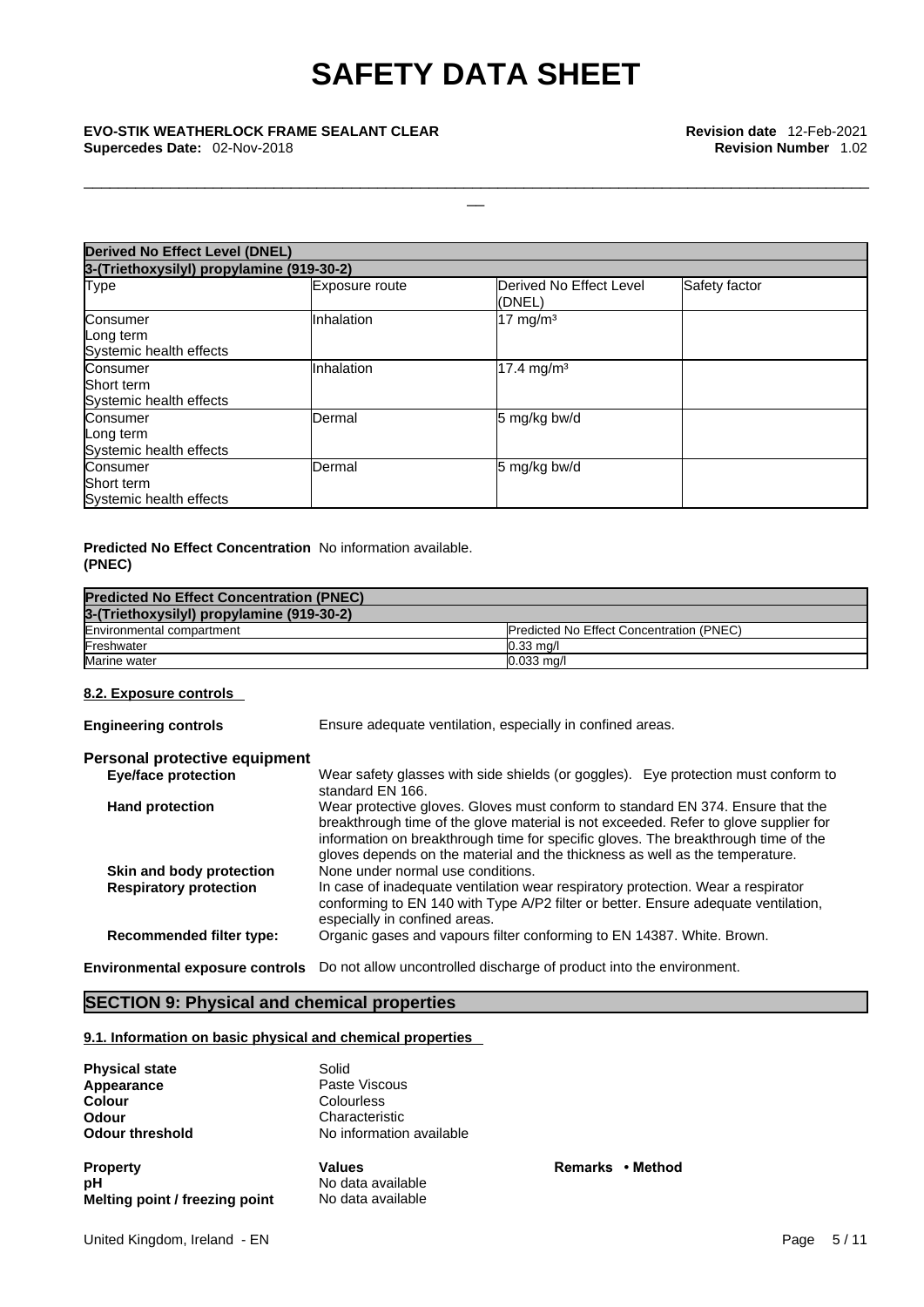\_\_\_\_\_\_\_\_\_\_\_\_\_\_\_\_\_\_\_\_\_\_\_\_\_\_\_\_\_\_\_\_\_\_\_\_\_\_\_\_\_\_\_\_\_\_\_\_\_\_\_\_\_\_\_\_\_\_\_\_\_\_\_\_\_\_\_\_\_\_\_\_\_\_\_\_\_\_\_\_\_\_\_\_\_\_\_\_\_\_\_

# **Supercedes Date:** 02-Nov-2018 **Revision Number** 1.02

| <b>EVO-STIK WEATHERLOCK FRAME SEALANT CLEAR</b><br>Supercedes Date: 02-Nov-2018 |                                 | Revision date 12-Feb-2021<br><b>Revision Number 1.02</b>                                                                                                               |
|---------------------------------------------------------------------------------|---------------------------------|------------------------------------------------------------------------------------------------------------------------------------------------------------------------|
| Initial boiling point and boiling                                               | > 300 °C                        |                                                                                                                                                                        |
| range                                                                           |                                 |                                                                                                                                                                        |
| <b>Flash point</b>                                                              | > 100 °C                        |                                                                                                                                                                        |
| <b>Evaporation rate</b>                                                         | No data available               |                                                                                                                                                                        |
| <b>Flammability</b>                                                             | Not applicable for liquids.     |                                                                                                                                                                        |
| <b>Flammability Limit in Air</b>                                                |                                 |                                                                                                                                                                        |
| Upper flammability or explosive No data available                               |                                 |                                                                                                                                                                        |
| limits<br>Lower flammability or explosive No data available<br><b>limits</b>    |                                 |                                                                                                                                                                        |
| Vapour pressure                                                                 | No data available               |                                                                                                                                                                        |
| <b>Relative vapour density</b>                                                  | No data available               |                                                                                                                                                                        |
| <b>Relative density</b>                                                         | 1.02                            |                                                                                                                                                                        |
| <b>Water solubility</b>                                                         | Immiscible in water             |                                                                                                                                                                        |
| Solubility(ies)                                                                 | No data available               |                                                                                                                                                                        |
| <b>Partition coefficient</b>                                                    | No data available               |                                                                                                                                                                        |
| <b>Autoignition temperature</b>                                                 | No data available               |                                                                                                                                                                        |
| <b>Decomposition temperature</b>                                                | No data available               |                                                                                                                                                                        |
| <b>Kinematic viscosity</b>                                                      | No data available               |                                                                                                                                                                        |
| <b>Dynamic viscosity</b>                                                        | No data available               |                                                                                                                                                                        |
| <b>Explosive properties</b>                                                     | No data available               |                                                                                                                                                                        |
| <b>Oxidising properties</b>                                                     | No data available               |                                                                                                                                                                        |
| 9.2. Other information                                                          |                                 |                                                                                                                                                                        |
| Solid content (%)                                                               | No information available        |                                                                                                                                                                        |
| <b>VOC Content (%)</b>                                                          | $0.00$ g/L                      | European directive n°2010/75/UE                                                                                                                                        |
| <b>Liquid Density</b>                                                           | 1.02 $g/cm^3$                   |                                                                                                                                                                        |
| <b>SECTION 10: Stability and reactivity</b>                                     |                                 |                                                                                                                                                                        |
| 10.1. Reactivity                                                                |                                 |                                                                                                                                                                        |
|                                                                                 |                                 |                                                                                                                                                                        |
| <b>Reactivity</b>                                                               | Product cures with moisture.    |                                                                                                                                                                        |
| 10.2. Chemical stability                                                        |                                 |                                                                                                                                                                        |
| <b>Stability</b>                                                                | Stable under normal conditions. |                                                                                                                                                                        |
| <b>Explosion data</b>                                                           |                                 |                                                                                                                                                                        |
| Sensitivity to mechanical<br>impact                                             | None.                           |                                                                                                                                                                        |
| <b>Sensitivity to static discharge</b>                                          | None.                           |                                                                                                                                                                        |
| 10.3. Possibility of hazardous reactions                                        |                                 |                                                                                                                                                                        |
| Possibility of hazardous reactions None under normal processing.                |                                 |                                                                                                                                                                        |
| 10.4. Conditions to avoid                                                       |                                 |                                                                                                                                                                        |
| <b>Conditions to avoid</b>                                                      | sources of ignition.            | Product cures with moisture. Protect from moisture. Exposure to air or moisture over<br>prolonged periods. Do not freeze. Keep away from open flames, hot surfaces and |
| 10.5. Incompatible materials                                                    |                                 |                                                                                                                                                                        |
| Incompatible materials                                                          | Strong oxidising agents.        |                                                                                                                                                                        |
| 10.6. Hazardous decomposition products                                          |                                 |                                                                                                                                                                        |
|                                                                                 |                                 |                                                                                                                                                                        |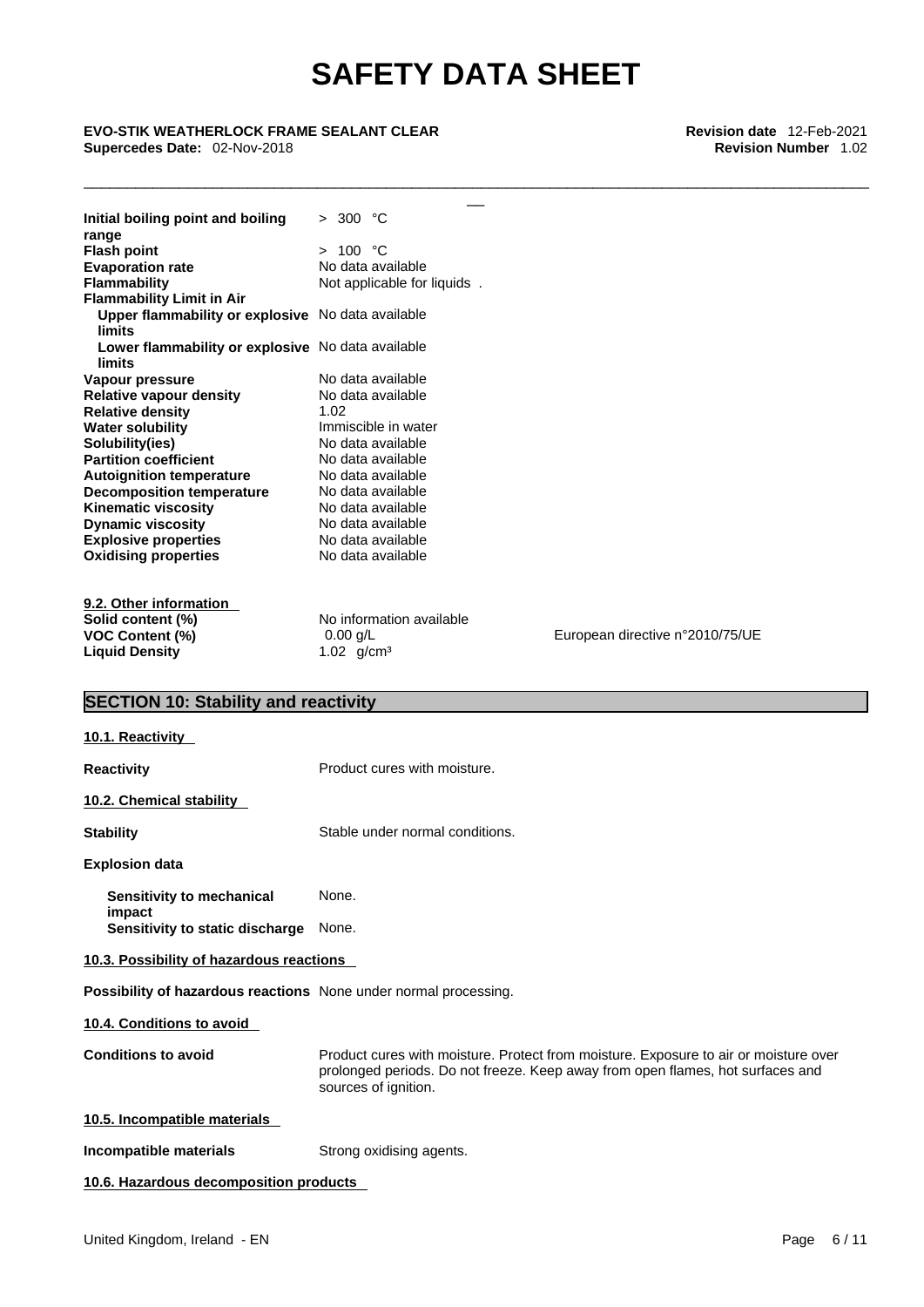\_\_\_\_\_\_\_\_\_\_\_\_\_\_\_\_\_\_\_\_\_\_\_\_\_\_\_\_\_\_\_\_\_\_\_\_\_\_\_\_\_\_\_\_\_\_\_\_\_\_\_\_\_\_\_\_\_\_\_\_\_\_\_\_\_\_\_\_\_\_\_\_\_\_\_\_\_\_\_\_\_\_\_\_\_\_\_\_\_\_\_

# \_\_ **EVO-STIK WEATHERLOCK FRAME SEALANT CLEAR Revision date** 12-Feb-2021

**Supercedes Date:** 02-Nov-2018 **Revision Number** 1.02

| <b>Hazardous decomposition</b> | No information available. Small amounts of methanol (CAS 67-56-1) are formed by |
|--------------------------------|---------------------------------------------------------------------------------|
| products                       | hydrolysis and released upon curing. Small amounts of ethanol (CAS 64-17-5) are |
|                                | formed by hydrolysis and released upon curing.                                  |

## **SECTION 11: Toxicological information**

| 11.1. Information on toxicological effects                                   |                                                                   |  |
|------------------------------------------------------------------------------|-------------------------------------------------------------------|--|
| Information on likely routes of exposure                                     |                                                                   |  |
| <b>Product Information</b>                                                   |                                                                   |  |
| <b>Inhalation</b>                                                            | Based on available data, the classification criteria are not met. |  |
| Eye contact                                                                  | Based on available data, the classification criteria are not met. |  |
| <b>Skin contact</b>                                                          | Based on available data, the classification criteria are not met. |  |
| Ingestion                                                                    | Based on available data, the classification criteria are not met. |  |
| Symptoms related to the physical, chemical and toxicological characteristics |                                                                   |  |
| <b>Symptoms</b>                                                              | No information available.                                         |  |

**Numerical measures of toxicity**

#### **Acute toxicity The following values are calculated based on chapter 3.1 of the GHS document**

#### **Component Information** .

| Chemical name                  | Oral LD50                 | Dermal LD50                 | Inhalation LC50            |
|--------------------------------|---------------------------|-----------------------------|----------------------------|
| 2-Butanone, oxime              | $=930$ mg/kg (Rattus)     | 1000 - 1800 mg/kg           | >4.83 mg/L (Rattus) 4 h    |
| $96 - 29 - 7$                  |                           | (Oryctolagus cuniculus)     |                            |
| 3-(Triethoxysilyl) propylamine | $LD50 = 1490$ mg/kg (Rat, | LD50 = 4076 mg/kg           | $LC50 > 144$ mg/L (6h) Rat |
| 919-30-2                       | female) EPA OTS 798.1175  | (Oryctolagus cuniculus) EPA | (Vapour)                   |
|                                |                           | OTS 798,1100                |                            |

#### **Delayed and immediate effects as well as chronic effects from short and long-term exposure**

| Based on available data, the classification criteria are not met.                                   |
|-----------------------------------------------------------------------------------------------------|
| Serious eye damage/eye irritation Based on available data, the classification criteria are not met. |
| Based on available data, the classification criteria are not met.                                   |
| Based on available data, the classification criteria are not met.                                   |
|                                                                                                     |

**Carcinogenicity** Based on available data, the classification criteria are not met.

| <b>Chemical name</b>         | <b>European Union</b> |
|------------------------------|-----------------------|
| 2-Butanone, oxime<br>96-29-7 | Carc. <sub>-</sub>    |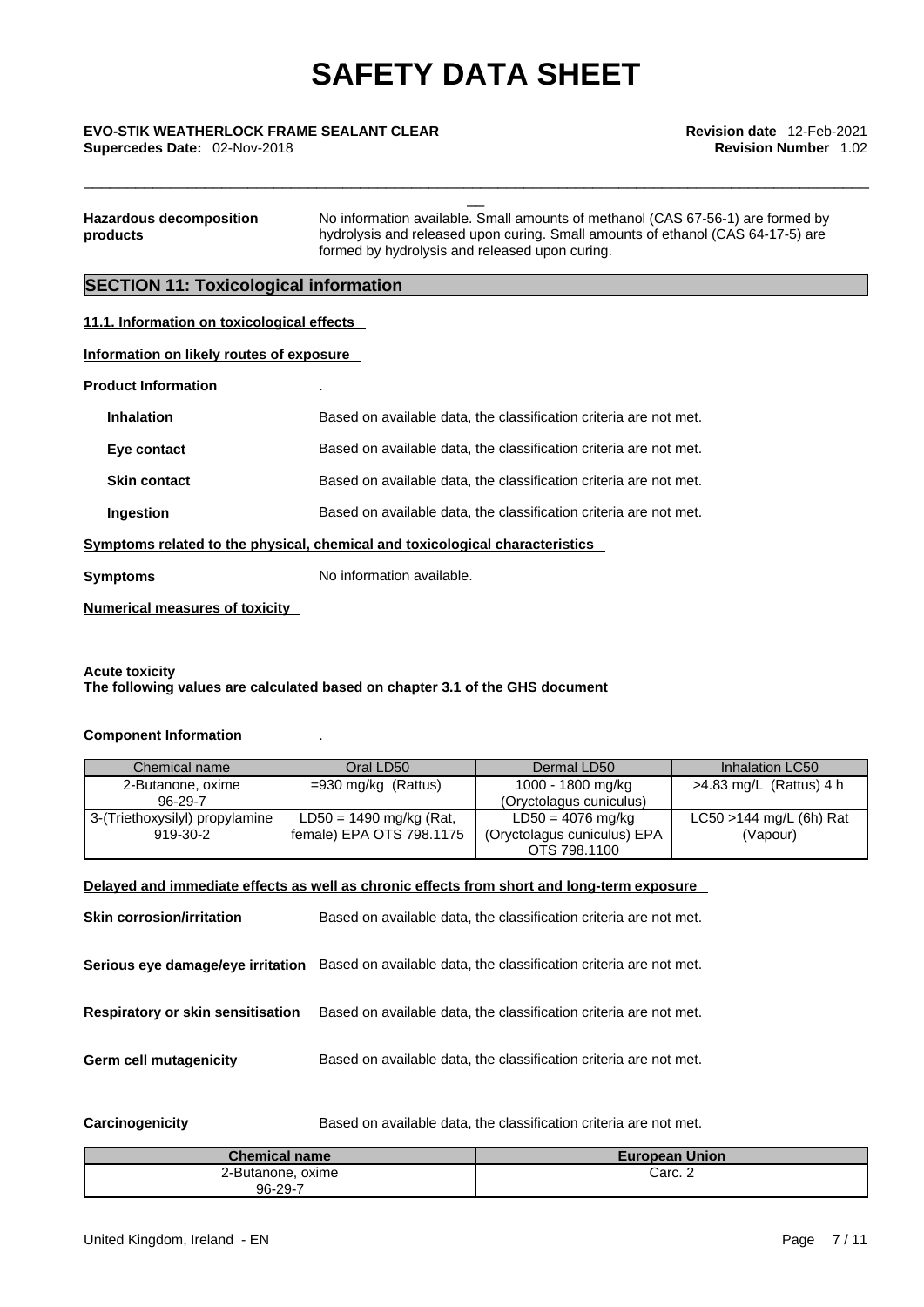\_\_\_\_\_\_\_\_\_\_\_\_\_\_\_\_\_\_\_\_\_\_\_\_\_\_\_\_\_\_\_\_\_\_\_\_\_\_\_\_\_\_\_\_\_\_\_\_\_\_\_\_\_\_\_\_\_\_\_\_\_\_\_\_\_\_\_\_\_\_\_\_\_\_\_\_\_\_\_\_\_\_\_\_\_\_\_\_\_\_\_

The table below indicates whether each agency has listed any ingredient as a carcinogen.

| <b>Reproductive toxicity</b>                                     | Based on available data, the classification criteria are not met. |  |  |
|------------------------------------------------------------------|-------------------------------------------------------------------|--|--|
| <b>STOT - single exposure</b>                                    | Based on available data, the classification criteria are not met. |  |  |
| <b>STOT - repeated exposure</b>                                  | Based on available data, the classification criteria are not met. |  |  |
| <b>Aspiration hazard</b>                                         | Based on available data, the classification criteria are not met. |  |  |
| 11.2. Information on other hazards                               |                                                                   |  |  |
| 11.2.1. Endocrine disrupting properties                          |                                                                   |  |  |
| <b>Endocrine disrupting properties</b> No information available. |                                                                   |  |  |
| 11.2.2. Other information                                        |                                                                   |  |  |
|                                                                  |                                                                   |  |  |
| Other adverse effects                                            | No information available.                                         |  |  |

## **SECTION 12: Ecological information**

#### **12.1. Toxicity**

#### **Ecotoxicity** .

| Chemical name      | Algae/aquatic        | <b>Fish</b>       | Toxicity to    | Crustacea         | M-Factor | M-Factor    |  |
|--------------------|----------------------|-------------------|----------------|-------------------|----------|-------------|--|
|                    | plants               |                   | microorganisms |                   |          | (long-term) |  |
| 2-Butanone, oxime  | $EC50: = 83mg/L$     | LC50:             | $EC50 = 281$   | EC50:             |          |             |  |
| 96-29-7            | (72h,                | =760mg/L (96h,    | mg/L 17 $h$    | $=750$ mg/L (48h, |          |             |  |
|                    | Desmodesmus          | Poecilia          | $EC50 = 950$   | Daphnia magna)    |          |             |  |
|                    | subspicatus)         | reticulata) LC50: | $mg/L$ 5 min   |                   |          |             |  |
|                    |                      | 777 - 914mg/L     |                |                   |          |             |  |
|                    |                      | (96h,             |                |                   |          |             |  |
|                    |                      | Pimephales        |                |                   |          |             |  |
|                    |                      | promelas) LC50:   |                |                   |          |             |  |
|                    |                      | 320 - 1000mg/L    |                |                   |          |             |  |
|                    |                      | (96h, Leuciscus)  |                |                   |          |             |  |
|                    |                      | idus)             |                |                   |          |             |  |
| 3-(Triethoxysilyl) | EC50 (72h)           | LC50 (96h)        |                | EC50 (48h)        |          |             |  |
| propylamine        | $>1000 \text{ mq/L}$ | $>934$ mg/L       |                | $=331$ mg/L       |          |             |  |
| 919-30-2           | Green algae          | (Brachydanio      |                | Daphnia magna     |          |             |  |
|                    | (desmodesmus         | rerio) (OECD      |                | (OECD TG 202)     |          |             |  |
|                    | subspicatus)         | TG 203)           |                |                   |          |             |  |
|                    | (OECD TG 201)        |                   |                |                   |          |             |  |

#### **12.2. Persistence and degradability**

**Persistence and degradability** No information available.

#### **12.3. Bioaccumulative potential**

**Bioaccumulation** There is no data for this product.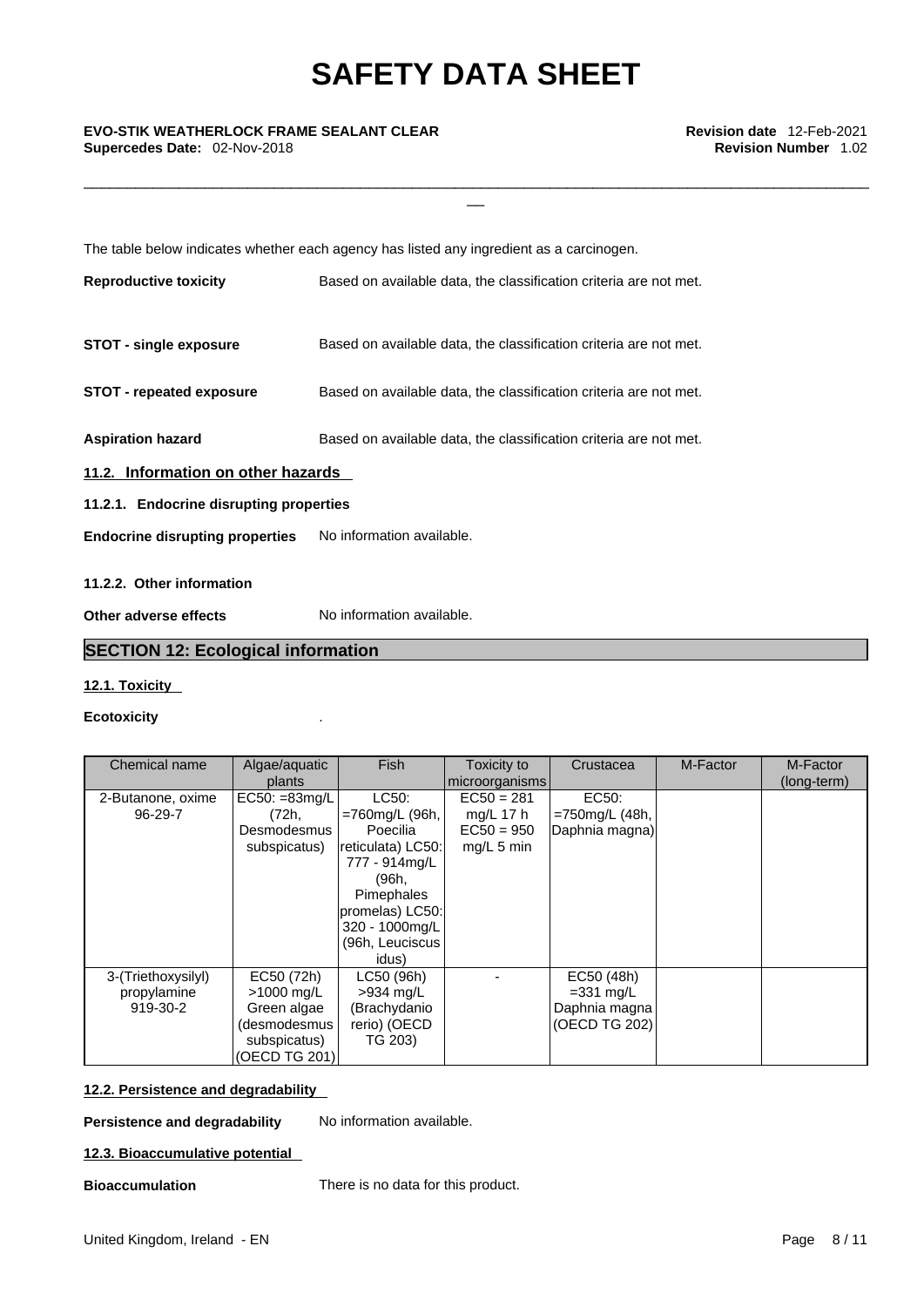#### **Component Information**

| Chemical name                              | Partition coefficient | Bioconcentration factor (BCF) |
|--------------------------------------------|-----------------------|-------------------------------|
| 2-Butanone, oxime<br>96-29-7               | 0.65                  | 5.8                           |
| 3-(Triethoxysilyl) propylamine<br>919-30-2 |                       |                               |

#### **12.4. Mobility in soil**

**Mobility in soil** No information available.

#### **12.5. Results of PBT and vPvB assessment**

**PBT** and **vPvB** assessment The product does not contain any substance(s) classified as PBT or vPvB. .

\_\_\_\_\_\_\_\_\_\_\_\_\_\_\_\_\_\_\_\_\_\_\_\_\_\_\_\_\_\_\_\_\_\_\_\_\_\_\_\_\_\_\_\_\_\_\_\_\_\_\_\_\_\_\_\_\_\_\_\_\_\_\_\_\_\_\_\_\_\_\_\_\_\_\_\_\_\_\_\_\_\_\_\_\_\_\_\_\_\_\_

| Chemical name                              | PBT and vPvB assessment         |  |
|--------------------------------------------|---------------------------------|--|
| 2-Butanone, oxime<br>96-29-7               | The substance is not PBT / vPvB |  |
| 3-(Triethoxysilyl) propylamine<br>919-30-2 | The substance is not PBT / vPvB |  |

#### **12.6. Other adverse effects**

**Other adverse effects** No information available.

## **SECTION 13: Disposal considerations**

#### **13.1. Waste treatment methods**

| Waste from residues/unused<br>products | Uncured product should be disposed of as hazardous waste. Dispose of<br>contents/container in accordance with local, regional, national, and international<br>regulations as applicable. |
|----------------------------------------|------------------------------------------------------------------------------------------------------------------------------------------------------------------------------------------|
| Contaminated packaging                 | Handle contaminated packages in the same way as the product itself.                                                                                                                      |
| <b>European Waste Cataloque</b>        | 08 04 10 waste adhesives and sealants other than those mentioned in 08 04 09                                                                                                             |
| <b>Other information</b>               | Waste codes should be assigned by the user based on the application for which the<br>product was used.                                                                                   |

## **SECTION 14: Transport information**

|             | <b>Land transport (ADR/RID)</b> |                |
|-------------|---------------------------------|----------------|
|             | 14.1 UN number or ID number     | Not regulated  |
|             | 14.2 Proper Shipping Name       | Not regulated  |
|             | 14.3 Transport hazard class(es) | Not regulated  |
|             | 14.4 Packing group              | Not regulated  |
|             | 14.5 Environmental hazards      | Not applicable |
|             | <b>14.6 Special Provisions</b>  | None           |
|             |                                 |                |
| <b>IMDG</b> |                                 |                |
|             | 14.1 UN number or ID number     | Not regulated  |
|             | 14.2 Proper Shipping Name       | Not regulated  |
|             | 14.3 Transport hazard class(es) | Not regulated  |
|             | 14.4 Packing group              | Not regulated  |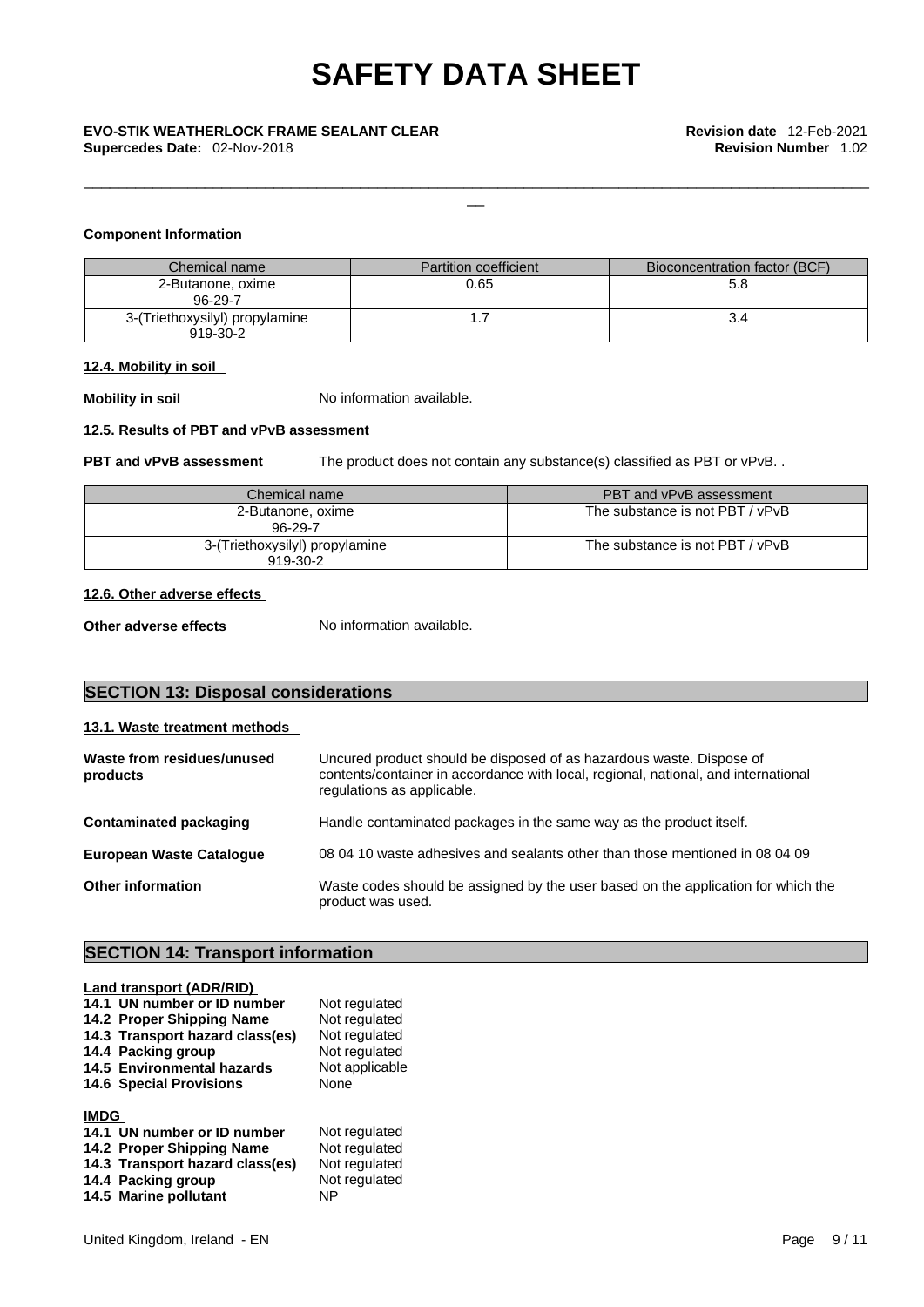\_\_\_\_\_\_\_\_\_\_\_\_\_\_\_\_\_\_\_\_\_\_\_\_\_\_\_\_\_\_\_\_\_\_\_\_\_\_\_\_\_\_\_\_\_\_\_\_\_\_\_\_\_\_\_\_\_\_\_\_\_\_\_\_\_\_\_\_\_\_\_\_\_\_\_\_\_\_\_\_\_\_\_\_\_\_\_\_\_\_\_

# \_\_ **EVO-STIK WEATHERLOCK FRAME SEALANT CLEAR Revision date** 12-Feb-2021

**Supercedes Date:** 02-Nov-2018 **Revision Number** 1.02

**14.6 Special Provisions** None **14.7 Transport in bulk according to Annex II of MARPOL and the IBC Code** Not applicable

#### **Air transport (ICAO-TI / IATA-DGR) 14.1 UN number or ID number** Not regulated **14.2 Proper Shipping Name** Not regulated **14.2 Proper Shipping Name** Not regulated **14.3 Transport hazard class(es)** Not regulated **14.3 Transport hazard class(es) 14.4 Packing group Mot regulated** 14.5 Environmental hazards Not applicable **14.6 Special Provisions** None

## **Section 15: REGULATORY INFORMATION**

**15.1. Safety, health and environmental regulations/legislation specific for the substance or mixture**

#### **European Union**

#### **Registration, Evaluation, Authorization, and Restriction of Chemicals (REACh) Regulation (EC 1907/2006)**

#### **SVHC: Substances of Very High Concern for Authorisation:**

This product does not contain candidate substances of very high concern at a concentration >=0.1% (Regulation (EC) No. 1907/2006 (REACH), Article 59)

#### **EU-REACH (1907/2006) - Annex XVII - Substances subject to Restriction**

This product does not contain substances subject to restriction (Regulation (EC) No. 1907/2006 (REACH), Annex XVII).

#### **Substance subject to authorisation per REACH Annex XIV**

This product does not contain substances subject to authorisation (Regulation (EC) No. 1907/2006 (REACH), Annex XIV)

**Ozone-depleting substances (ODS) regulation (EC) 1005/2009** Not applicable

**Persistent Organic Pollutants** Not applicable

#### **National regulations**

#### **15.2. Chemical safety assessment**

Chemical Safety Assessments have been carried out by the Reach registrants for substances registered at >10 tpa. No Chemical Safety Assessment has been carried out for this mixture

#### **SECTION 16: Other information**

## **Key or legend to abbreviations and acronyms used in the safety data sheet**

## **Full text of H-Statements referred to under section 3**

H302 - Harmful if swallowed H312 - Harmful in contact with skin